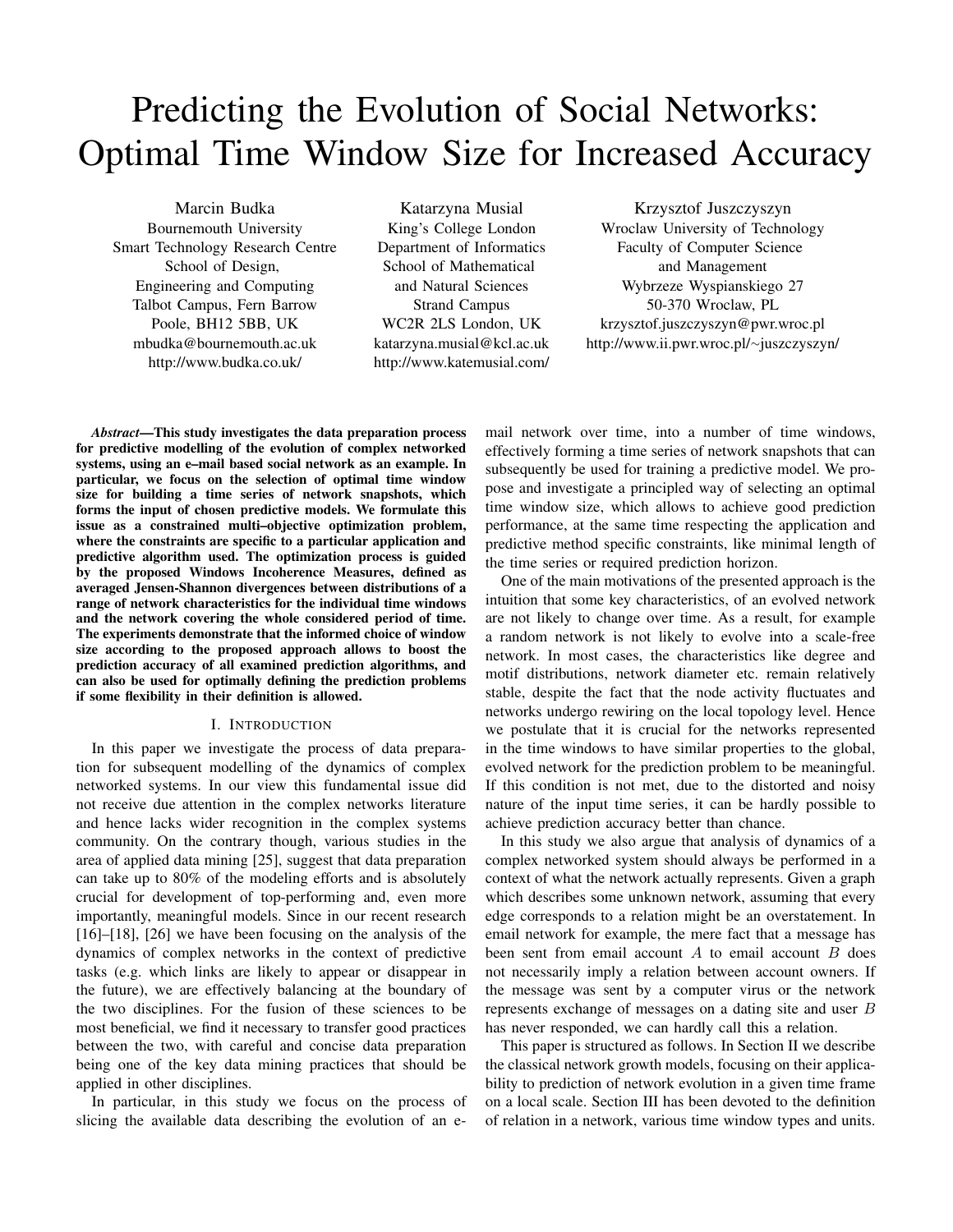In Section IV we sketch a new approach to the problem of optimal choice of time window size by using the proposed Window Incoherence Measures in a course of constrained optimization. Section V presents the experimental results for an e-mail communication network, while the conclusions and future research directions can be found in Section VI.

#### II. NETWORK TYPES AND GROWTH MODELS

There are many types of complex networked systems. One of the classifications distinguishes infrastructural (Internet, WWW, energy and transportation networks) and natural complex systems (biological networks, social systems and ecosystems) [6]. Although all of them consist of nodes and interactions between them, their structures and dynamics differ. Most of the existing network models were developed to some extent based on the observation of the real-world networks. Usage of these models results in creation of networks that follow specific node degree distributions. Additionally some of them feature communities and short paths between nodes. Most often used networks architectures are (1) regular networks, (2) random graphs (with short paths), (3) small-world networks (with short paths and high clustering), and (4) scale-free networks (with hubs – highly connected nodes) [5], [31]. The overview of the main characteristics of these models is presented in Table I.

Regular simple architectures such as chains, grids, lattices and fully-connected graphs do not model any specific characteristics of real-world networks but in turn they allow us to focus on the complexity caused by the nonlinear dynamics of the nodes, without being burdened by any additional complexity in the network structure itself [31].

Random graphs are characterized by node degree distribution  $P(k)$ , giving the probability that a node in the network is connected to k other nodes, that peaks at an average  $\langle k \rangle$ and decays exponentially for large k. The emerging structure features small-world effect, i.e. the degree of separation between two randomly picked nodes is small. At the same time random networks are not clustered, hence the communities are not present. Erdos and Renyi in [29] presented the formal theory of random networks. The detailed description of models and features of random graphs is presented in [9].

Small-world model is another approach to describe social networks [33]. In opposite to random graphs, small-world network is a structure with high clustering coefficient. The friend of a friend phenomenon where people tend to create dense groups is one of the main characteristics of these networks. At the same time short paths between nodes are also present. Both random and small-world models lead to a fairly homogeneous networks, in which each node has approximately the same number of links,  $k \simeq < k > [3]$ .

Another network model, which is widely used, is the scalefree model that is a useful approximation of large networks for which  $P(k)$  follows a power-law, that is  $P(k) \sim k^{-\gamma}$ , free of a characteristic scale. This type of node degree distribution can be observed in the World-Wide Web [2], [14], the Internet [13] and other large networks [30]. Hubs – highly connected nodes are statistically significant in scale-free networks [3].

There has been extensive research devoted to analyzing the proposed models [1], [8]. Characteristics and processes such as weak links, synchronisation, spread of information/diseases, stability, robustness and resilience are well defined for existing models. The dependance on a small number of network properties (primarily the node degree distribution) is their main limitation. Even if a network can be described by a given node degree distribution, it was shown that the underlying local structure can change dramatically.

TABLE I NETWORK MODELS CHARACTERISTICS; N–NUMBER OF NODES;

| <b>Feature</b> | Random                 | <b>Small-world</b>                      | <b>Scale-free</b>              |  |  |  |
|----------------|------------------------|-----------------------------------------|--------------------------------|--|--|--|
|                | <b>Networks</b>        | <b>Networks</b>                         | <b>Networks</b>                |  |  |  |
| Degree         | Poisson                | Poisson                                 | Power-law                      |  |  |  |
| Distribution   | dist.                  | dist.                                   | dist.                          |  |  |  |
| Clustering     | Low                    | High                                    | Higher than in                 |  |  |  |
| Coefficient    | $=\frac{k}{1/N}$       | $=\frac{3(k-1)}{2(2k-1)} \cdot (1-p)^3$ | random network                 |  |  |  |
|                |                        | $p$ – rewiring probability              | $\sim N^{-0.75}$               |  |  |  |
| Average        | Small                  | Small                                   | Small                          |  |  |  |
| Path           | $=\frac{\ln N}{\ln k}$ | $=\frac{\ln(Nkp)}{k^2n}$                | $\sim \frac{\ln N}{\ln \ln N}$ |  |  |  |
| Length         |                        |                                         |                                |  |  |  |

As more and more data becomes available for network analysis, the need for more detailed modelling techniques is clearly visible. In addition, the dynamics of the systems is a very important element to model and as one can see the models themselves do not support such task. Thus, there were several methods proposed to describe the growth and dynamics of networked systems, such as preferential attachment or vertex coping models [28]. There are also some approaches that aim at developing specific models for online social networks and take into consideration some information characteristic to such networks [10], [21], [22].

One of the main drawbacks of all these growth models is that they are only able to account for global properties of the network. This can mean that for example in preferential attachment, although the number and degree of hubs might be predicted relatively well, this may not be true for the identity of the nodes which became hubs. Hence predicting the exact location of a new node/edge in the network is beyond the ability of this class of models. Also, all the network models discussed above are time independent, i.e. they assume that new node/edge will come to the network at some point that is not defined in the context of time. In the real-world networks time is the inseparable element of their evolution and it cannot be neglected during the analysis. Thus, it is crucial to investigate the system dynamics at the right level of granularity as depending on the size of time window one can obtain different results of the analysis. As it has been shown in [32] too small time window can result in a very noisy data to be analysed whereas too big can hide interesting patterns as the network may seem to be stable structure. Although the concept presented in [32] is worth mentioning, the authors did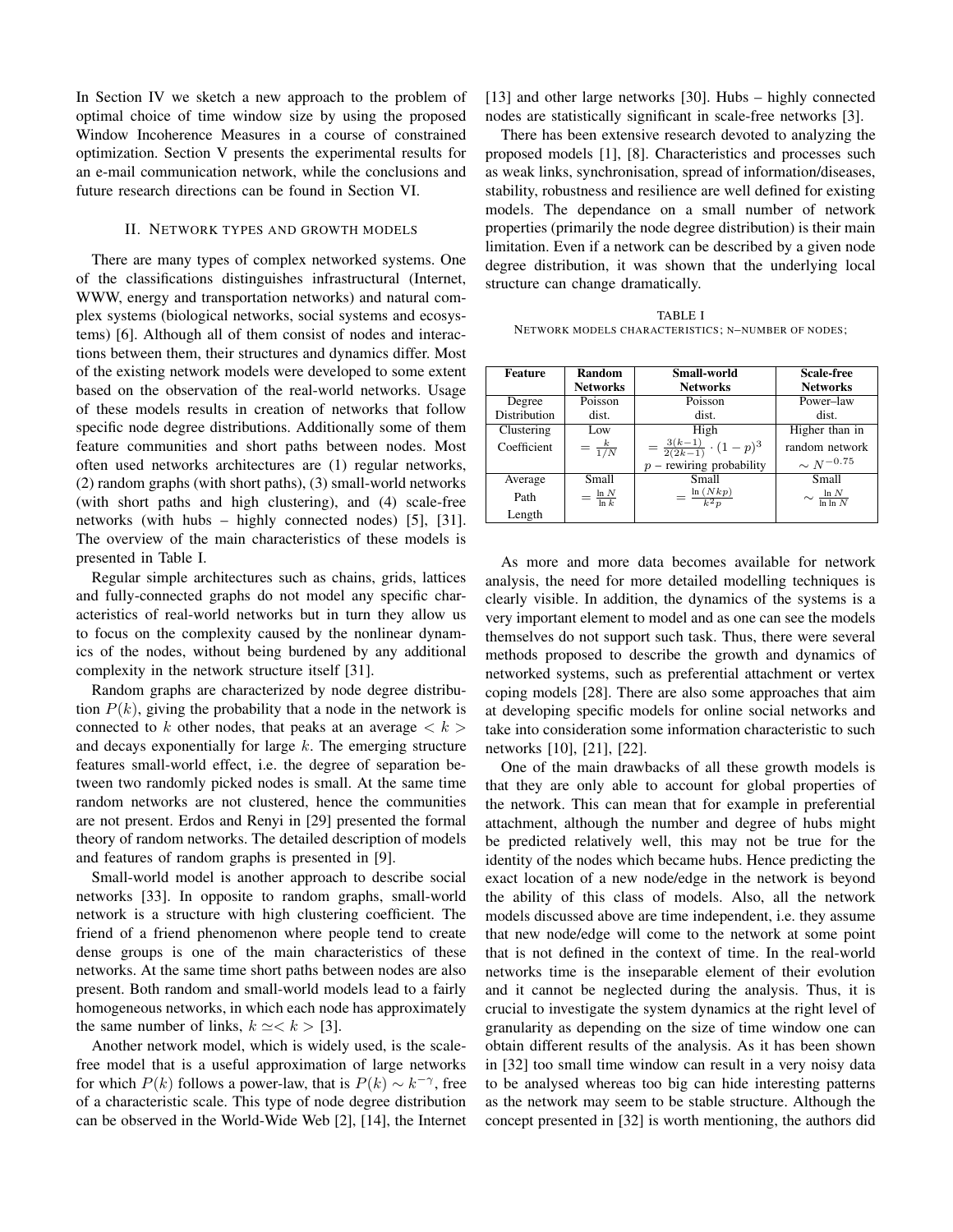not perform extensive studies to investigate it further.

## III. RELATIONS AND TIME WINDOWS

An important issue in social network analysis is the definition of a relation. As mentioned before, this is even more crucial in the case of an e-mail network, where assuming that the mere fact of sending a message forms a relation can be misleading [12]. The relation should be defined in the context of a particular application, taking into account applicationspecific phenomena like the bursty nature of communication [4] etc. In a company e–mail network it may for example make sense to define a relation as an exchange of e–mail messages, which takes place within a number of business days. The actual number of days can be determined from the data (e.g. how fast and how many messages must be exchanged in order for the communication to occur again in the future).

The data coming from the e–mail server log are sequential, i.e. every e-mail message has a timestamp, which imposes a natural ordering of the messages. This ordering paired with an appropriate definition of a relation allows us to reconstruct the history of the social network evolution. In order to use this data for predicting what the network will look like in the future, it first needs to be divided into sequential chunks (time windows) effectively forming a multivariate time series consisting of a number of network snapshots. As demonstrated in Section V the way in which this time series is constructed is critical for the usability of the resultant predictive model.

Before discussing the types of the time windows we first define what a fixed–size and variable–size window is, in the context of different units that can be used to measure window size. Intuitively, the general rule is that a fixed–size window covers a fixed number of window size units, while a variable-size window does not. This property however does not necessarily translate across the units – a fixed–size window in terms of unit  $Y$  can at the same time be a variable–size window in terms of unit  $Z$ . The window size measures we propose to use have been summarized in Table II.

TABLE II WINDOW SIZE MEASURES

| measure    | symbol       | dependency |            |     |  |  |  |
|------------|--------------|------------|------------|-----|--|--|--|
|            |              |            | Eσ         | ٧r  |  |  |  |
| time       |              | FIX        | VAR        | VAR |  |  |  |
| edge count | $E_{C}$      | VAR        | <b>FIX</b> | VAR |  |  |  |
| node count | $V_{\alpha}$ | VAR        | <b>VAR</b> | FIX |  |  |  |

As it can be seen, in our case fixing the window size  $S$ in terms of any of the measures, makes the remaining two variable across multiple windows (the 'dependency' column). For example, if we decide to keep the window fixed in terms of time and set its size to one week, the number of edges and nodes from one window to another will most likely vary.

One argument for using the edge count rather than time to measure window size is the need for thresholding of the scores, which are the outputs of many predictive algorithms, including the Triad Transition Matrix (TTM) predictor [16] used in our

experiments. If we don't know how many new edges to expect in the next time window, determining the correct value of the cut–off threshold might be difficult. If however we use the edge count as a measure of window size and increase it by a fixed number every time, then this fixed step automatically becomes the number of new edges. In this case however we are not able to give a precise time horizon for their appearance, similarly to the classical network growth models discussed in Section II, although it can be estimated from past observations.

Depending on the *longevity* of the relation the following types of time windows can be distinguished:

- **Growing** time window, which accommodates new incoming data without discarding old data and thus reflecting the assumption that once formed, a relation never disappears. This kind of window is variable–size in terms of all three measures given in Table II and can be used to model some types of networks like for example a network of acquaintances, in which the state of knowing somebody lasts indefinitely.
- **Sliding** time window, which has a fixed size in terms of the selected measure from Table II and hence in order to accommodate new data, old data must be dropped/forgotten.

An important parameter of the time window approach is the step at which the window grows or slides. This parameter is crucial as it determines the prediction horizon. For example, if one is interested in predicting what new links will appear in the network during the next week, i.e. the prediction horizon  $H$  is set to 7 days, the historical data needs to be divided into time windows by growing or sliding the initial window by exactly 7 days before being used for predictive model training.

#### IV. OUR APPROACH

For the predictive problem to be meaningful, time windows should be constructed in such a way, that the properties of the networks contained within each window are as close as possible to the characteristic of the global network (i.e. the network within the whole period covered by the input data). In other words, while the definition of the relation should be application–driven, the parameterization of the time windows should be data–driven, whenever possible.

A list of network properties/characteristics we have used in this study is given in Table III. The list is by no means exhaustive but we have chosen a blend of both local and global properties, each having different computational complexity. All of these properties have also been thoroughly investigated in the literature, have well established interpretation in the context of network analysis and some of them have proven their usefulness in link prediction (e.g. local clustering coefficient in the Common Neighbours predictor).

A natural way of comparing the distributions  $P(\Phi)$  of the properties listed in Table III is by using a divergence measure. Although the best known measure of this kind is probably the Kullback-Leibler divergence [20], according to the findings of our recent study [11] we have rather opted for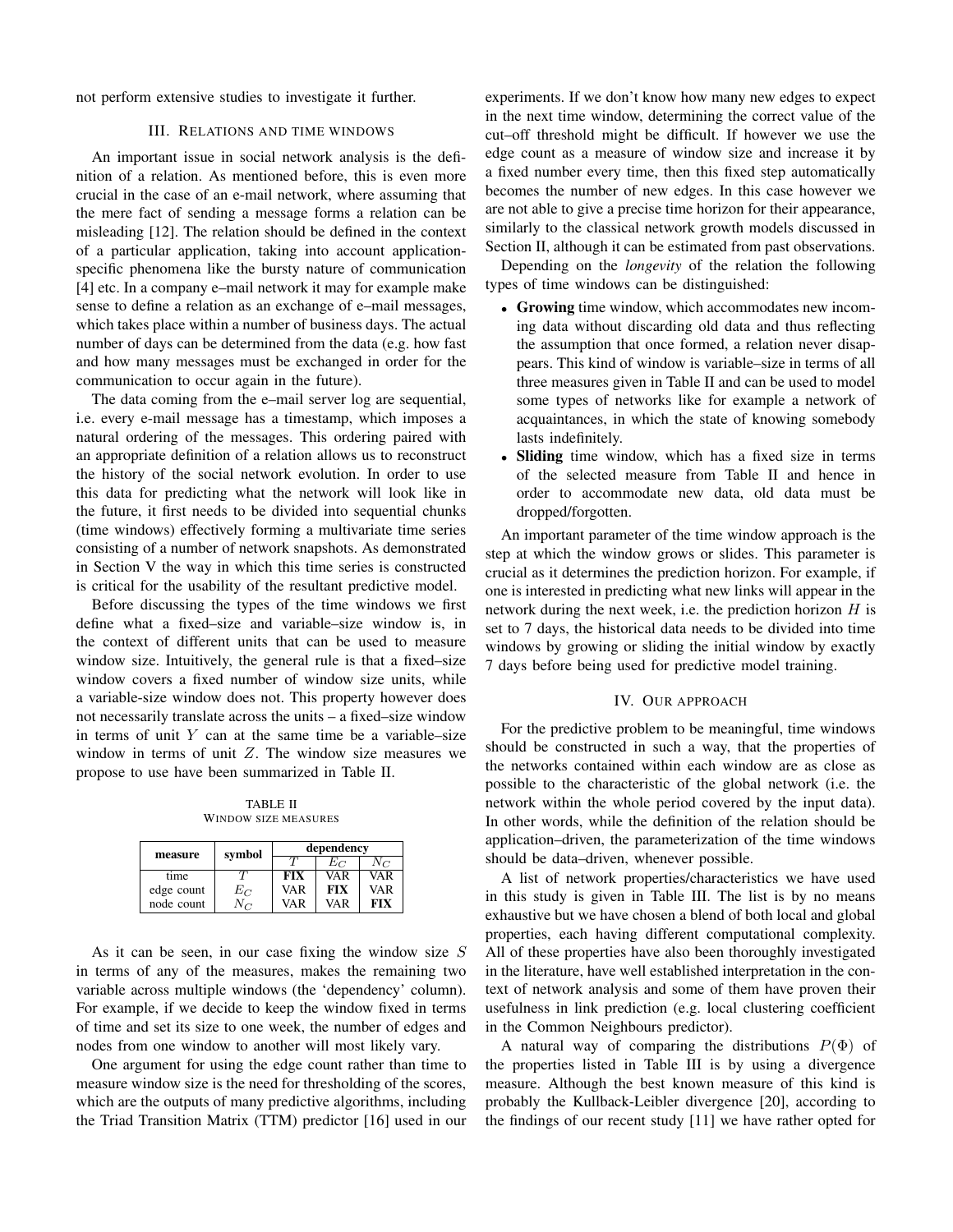TABLE III NETWORK PROPERTIES

| id $(\Phi)$ | name                                                          | complexity <sup><i>a</i></sup> |
|-------------|---------------------------------------------------------------|--------------------------------|
| ND.         | Node degree distribution (in/out)                             |                                |
| <b>SP</b>   | Shortest path length distribution <sup>b</sup>                | $O(VE \log(V))$                |
| TC.         | Triad census distribution $c$                                 | O(E)                           |
| $_{\rm CC}$ | Clustering coefficient distribution                           | $O(Vd^2)$                      |
| KS          | Katz score <sup>d</sup> distribution                          |                                |
| BС          | Betweenness centrality <sup><math>e</math></sup> distribution |                                |

 ${}^aV$  – vertex count,  $E$  – edge count,  $d$  – maximum vertex degree *<sup>b</sup>*Using the Johnson's algorithm for sparse graphs [15]

*<sup>c</sup>*Using the algorithm from [7]

*<sup>d</sup>*Using matrix inversion to calculate exact scores [19]; approximate algorithm with complexity  $O(V^2)$  can also be used

 $e^e$ For unweighted graphs; for weighted graphs the complexity is  $O(VE +$  $V(V + E) \log(V)$ 

the Jensen-Shannon divergence [24], which for two probability distributions  $P(x)$  and  $Q(x)$  has been defined as:

$$
D_{JS}(P,Q) = \frac{1}{2}D_{KL}(P,M) + \frac{1}{2}D_{KL}(Q,M)
$$
 (1)

where  $M(x) = \frac{1}{2}(P(x) + Q(x))$  and  $D_{KL}$  is the Kullback-Leibler divergence given by:

$$
D_{KL}(P,Q) = \sum_{x} P(x) \log \frac{P(x)}{Q(x)}
$$
 (2)

The choice of  $D_{JS}$  has been dictated by the fact that it is symmetric and, unlike  $D_{KL}$ , defined also for  $Q(x) = 0$ .

The issue of determining the optimal values of time window size and prediction horizon can be seen as a constrained optimization problem, where the objective function is the divergence of the distributions of any network characteristic or even multiple divergences of a number of network characteristics (multi-objective optimization). There are two constraints in this problem: (1) the prediction horizon, largely determined by the particular application of the predictive model and (2) the minimum size of the resultant time series, determined by the predictive algorithm one wants to use and by the dynamics of the time series itself.

The time series length issue stems from the fact that this length depends on both time window size and prediction horizon which are also coupled. This functional dependence has been shown in Figure 1. As it can be seen, the time series length only marginally depends on the time window size (additive factor) but at the same time heavily depends on the prediction horizon (multiplicative factor).

Formally, the constrained multi-objective optimization problem can be states as follows. Denoting by  $N$  the input data size, by  $S$  the time window size, by  $H$  the prediction horizon, by  $L_{min}$  the minimal time series length, by  $L$  the actual time series length and by  $\mu_i(S, H)$  the  $i^{th}$  objective function out of  $M$ , the optimization problem becomes:

$$
\underset{S,H}{\text{argmin}} \quad \left[\mu_1(S,H), \mu_2(S,H), \dots, \mu_M(S,H)\right]^T
$$
\n
$$
\text{s.t.} \quad L = \left\lfloor \frac{N-S}{H} + 1 \right\rfloor \ge L_{min} \tag{3}
$$



Fig. 1. The amount of training data (time series length) as a function of window size and prediction horizon (time step) for the input data of 730 days (two years) and a sliding time window

where in a special case considered in this paper  $M = 1$ .

The objective function we use in this study has been termed the Window Incoherence Measure (WIM) and for a network property  $\Phi$  is defined as:

$$
\mu^{(\Phi)} = \frac{1}{L} \sum_{i=1}^{L} D_{JS} (P(\Phi(w_i)), P(\Phi(W))) \tag{4}
$$

where  $w_i$  denotes the  $i^{th}$  time window in the time series and  $W = \sum_L w_j$ . Whenever we use a specific network property from Table III, for simplicity of notation we denote the WIM by the name of this property in *italics*, e.g. instead of writing  $\mu^{(TC)}$  we simply write *TC*.

## V. EXPERIMENTS AND RESULTS

#### *A. Experimental protocol*

*1) Data:* Due to the exhaustive character of our experiments we have used a dataset generated from the well–known ENRON e-mail database<sup>1</sup>, where there are only 151 nodes in the social network. The database covers a period of over 3 years (1138 days). We have divided it into 1–day time windows forming an input dataset with  $N = 1138$  instances (hence using time as a measure of window size). At this stage we have assumed that a relation between node  $A$  and  $B$  in a given time window exists, if  $A$  has sent  $B$  an e–mail within this time window. This choice has been driven by the fact, that if we defined the relation by a message–response pair over e.g. a 5 working days, the network would become very sparse and would not reflect the ongoing communication activity recorded in the mail server logs. This can be seen in Figure 2, which depicts the cumulative probability of receiving a response after a given number of working days. Therefore, in the network under consideration, we found the above approach justified.

The weight  $W_{A\rightarrow B}$  of a relation between node A and node B has been calculated using the following formula:

$$
W_{A \to B} = \frac{\sum_{i=1}^{N_{A \to B}} R_i^{-1}}{\sum_{X \in V \setminus \{A\}} N_{A \to X}}
$$
(5)

1http://www.cs.cmu.edu/˜enron/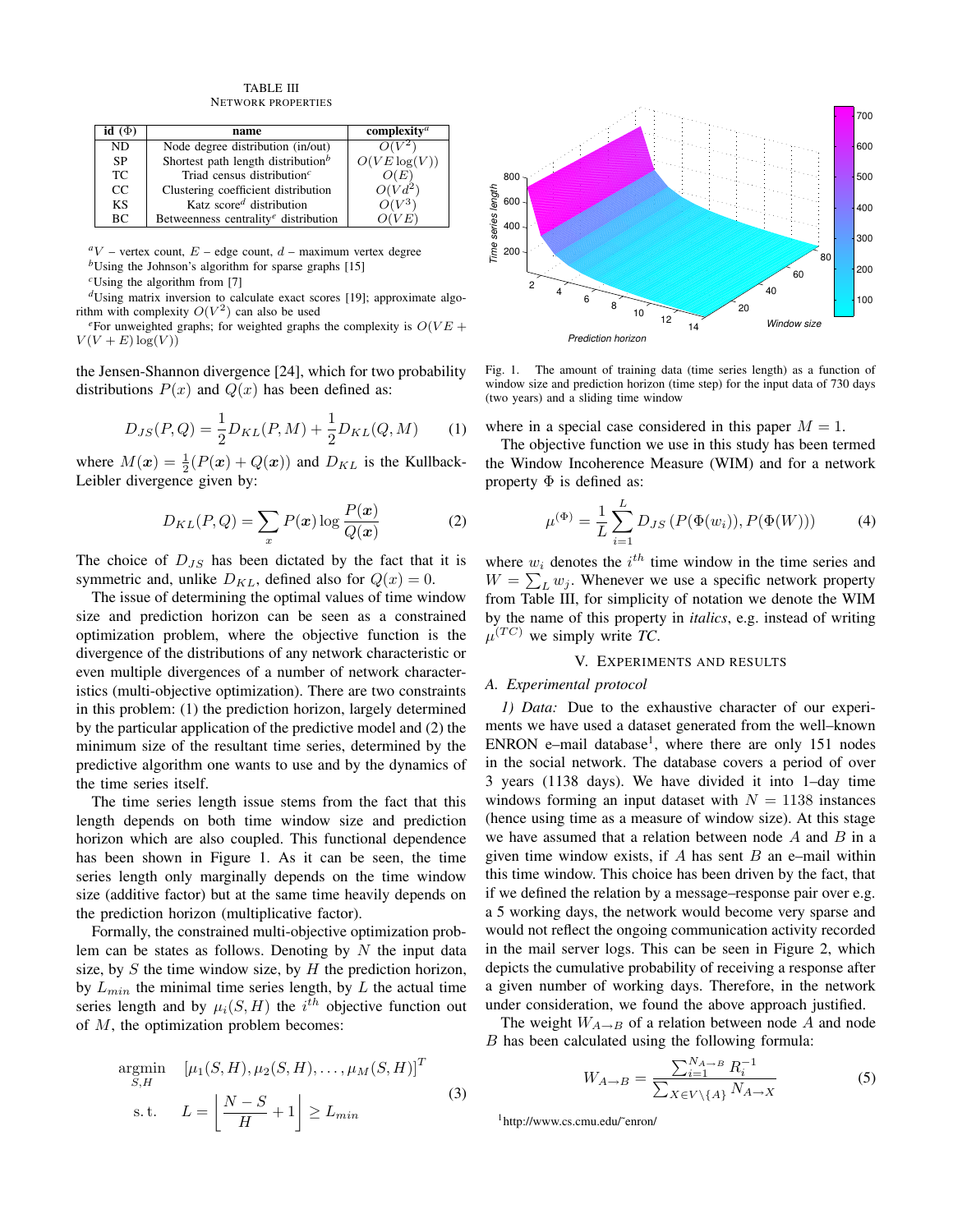

Fig. 2. Cumulative probability of receiving a response after a given number of working days

where  $N_{A\rightarrow B}$  denotes the number of messages sent from A to  $B$  in a given time window,  $R_i$  is the number of recipients of the  $i^{th}$  message in this time window and V is the set of all nodes in the network.

Following a generally accepted approach for validation of models built on sequential data, the input dataset has been then divided into two parts:

- **Training dataset**, covering the period of the first 2 years  $(N_{TR}$  = 730 days) and used for all the operations required to build a predictive model like tuning various parameters (e.g. selecting the optimal time window size) and training the predictive model.
- **Test dataset**, covering the remaining period of over 1 year  $(N_{TE} = 408)$  and used exclusively for assessing the performance of the obtained predictive models.

In all the experiments we vary the prediction horizon between 1 day and 56 weeks, in order to cover a wide range of application scenarios.

*2) Predictive models:* In our experiments we have used the Triad Transition Matrix predictor (TTM) as a main method, which is based on a 1–st order probabilistic model of transitions between various triad types, resulting from an observation that there exist distinctive patterns which drive the evolution of connections between nodes. TTM has been first proposed in [16] and further evaluated in [17], demonstrating good performance and robustness, especially for sparse networks emerging in short time windows.

As mentioned before, the reported prediction performance has been obtained on the independent test set, which was used to train the predictors. In this study we did not follow the test-then-train protocol, which involves updating the predictive model after casting a prediction for a given time window, thus accommodating the latest available information. Although this would most likely further increase the accuracy of predictions, the test data size (and hence the number of updates) varies with the size of the prediction horizon, which could make the results incomparable across different horizons.

Two additional standard methods have also been used in order to illustrate the applicability of the proposed approach: (1) Preferential Attachment (PA), where the basic premise is that the probability that a new edge has node  $A$  as an endpoint is proportional to, the current number of neighbours of  $A$ , and (2) Common Neighbours (CN), which is based on the correlation between the number of common neighbors of A and  $B$  at any time instant and the probability that they will collaborate in the future. Both methods have been verified and discussed in [27].

*3) Accuracy of predictions:* We have followed the verification scheme proposed in [23], where it was assumed, that all the predictors assign a predicted connection weight  $score(A, B)$  to unlinked pairs of nodes  $(A, B)$ , based on the input graph, and then produce a ranked node pair list in decreasing order of  $score(A, B)$ . The scores are interpreted as the estimated probability of forming a new link between A and B. In this way each link predictor outputs a ranked list of node pairs which would eventually form predicted new links. The list is being sorted in decreasing values of scores and the set of first  $n$  entries is taken, then the size of its intersection with the set of new links (of the same size  $n$ ) is computed. The percentage of links from the predicted set, which are also present in the set of new links, is the prediction accuracy. However, in [24] it was also postulated that it is reasonable to seek new links only between the nodes already connected, therefore only the links joining nodes adjacent to at least 3 other existing links are predicted. In our view, when one is dealing with sparse and dynamic networks (in addition to variable time windows) this assumption restricts link prediction only to the densely connected parts of the network and hence we did not impose this restriction in our experiments.

## *B. Minimization of the divergence*

Figures 3 and  $4<sup>2</sup>$  depict the values of the Window Incoherence Measure for all the network properties from Table  $III<sup>3</sup>$  for the training data and networks built using time windows/prediction horizons of varying size, for the unweighed and weighted cases respectively. The minimal window size has been limited to the size of the prediction horizon to ensure that no training data is skipped during the procedure (this results in half of each plot being empty). The black crosses denote minimal values for each column, marking optimal (with respect to the WIM used) time window sizes for each prediction horizon. Intuitively, one might be tempted to use as big time window as possible to cover as much data as possible. Our results however show, that this is not always the optimal choice. For example, in the case of *NDu* if we choose the prediction horizon to be 26 days long, the optimal window size is 32 days rather than the maximal possible 56 days (red

<sup>2</sup>The actual 'min' and 'max' values in these figures are different for every subplot, hence they are not reported in order to keep a single color scale.

 $3P$ lease note that we have appended an 'u' or 'w' to the abbreviation of the property name to denote respectively 'unweighted' (binary) and 'weighted' network used as an input for the calculation of the property value.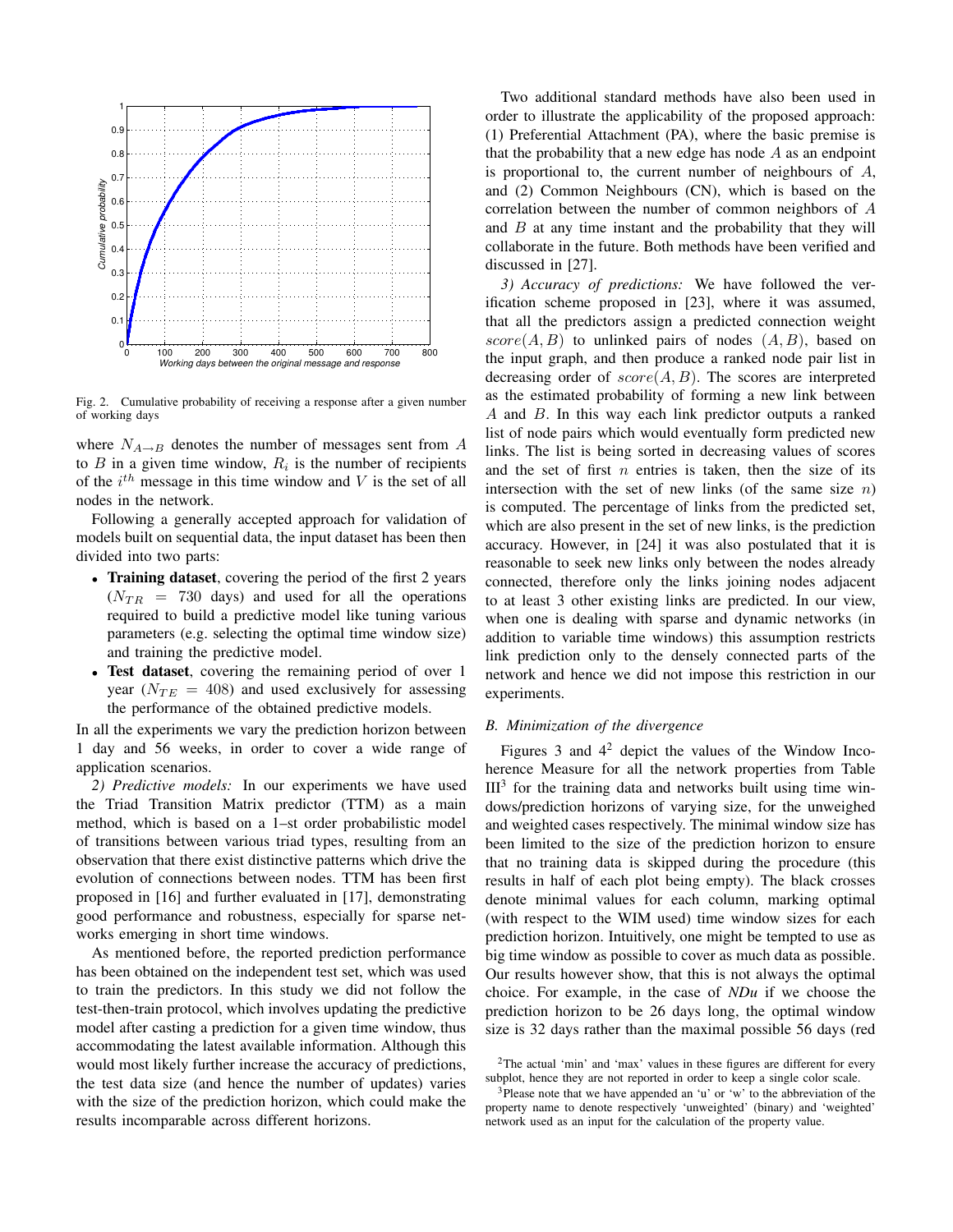circle in top-left Figure 3). This is even more visible in the case of other measures (*SPu*, *CCu* and *BCu*), while *KS* behaves in a way more consistent with the initial intuition.

The situation for the weighted network (Figure 4) confirms the above, with *SPw* consistently preferring small windows, which is also emphasized in the case of *BCw* (note that *TC* and *KS* are the same for both networks as the weights are ignored during calculation of these two).

The results presented in Figures 3 and 4 can also be used in another way. If the prediction horizon is flexible (e.g. we want it to be *around* 7 days) it may turn out that setting the horizon to 6 or 9 days instead might make the divergence below the levels possible to obtain with  $H = 7$ . Table IV contains the WIM values for a number of prediction horizons, minimized with respect to the window size. As it can be seen, according to different measures, rather than using a 7-, 14- or 21-day prediction horizon, a slight increase or decrease in horizon size can allow to reduce the WIM and potentially result in more accurate predictions, as will be discussed in Section V-C.

As has been shown, the proposed approach can be helpful in at least two situations: (1) when the problem is completely defined, i.e. a fixed  $H$  is given, an optimal time window size S for the given value H will be recommended; (2) when the problem is not completely defined, i.e.  $H$  is given as a range or set of possible values, optimal values for both  $H$  and  $S$  will be recommended, helping to completely define the problem at the same time.

# *C. Correlation with prediction accuracy and optimal window size*

In Figure 5 we present the absolute values of the Spearman's rank correlation coefficient between WIM and prediction accuracy of the three predictive models that have been used in the experiments. As it can be seen, *NDu*, *TC*, *KS*, *NDw* and *CCw* are moderately ( $\geq$  0.4) correlated with the performance of TTM, two of which (*TC* and *CCw*) feature a relatively low computational complexity (see Table III), which additionally increases their attractiveness. The correlation with the accuracy of PA and CN is weak to none.

The left parts of Figures 7, 8 and 9 depict the true optimal window size for each prediction horizon as determined by maximum accuracy of the respective predictive methods on the independent test set together with recommended window size on the basis of the proposed measures. Since according to the presented results none of the measures from Table III is individually highly correlated with the prediction accuracy, we have devised the following two approaches allowing to take advantage of the most appropriate subset of WIMs:

• **Globally-weighted combination (GWC)**, where the recommendation is a weighted combination of the recommendations of all incoherence measures, with the weights determined from the training dataset, irrespectively of the prediction horizon. The weights have been calculated as a fraction of the times each WIM's recommendation  $S_{rec}^{(\Phi)}$ is closest to the optimal window size  $S_{opt}$ .



Fig. 5. Correlation between WIM and prediction accuracy

• **Locally-weighted combination (LWC)**, where the recommendation is a weighted combination as above but there is a separate set of weights for each prediction horizon. The weights decay exponentially with decreasing quality of the recommendation on the training set and have been calculated as:  $\exp(-|S_{opt} - S_{rec}^{(\Phi)}|)$ . Example weights of a local combination have been depicted in Figure 6. As it can be seen, in this case many weights are driven towards very low values, with 1-2 WIMs dominating for each prediction horizon.



Fig. 6. Locally-weighted combination weights for TTM and  $H \in (1, 14)$ 

From Figures 7, 8 and 9 (left) it is easy to notice that the window size recommendations obtained with LWC are much more accurate than the ones produced by GWC. This is most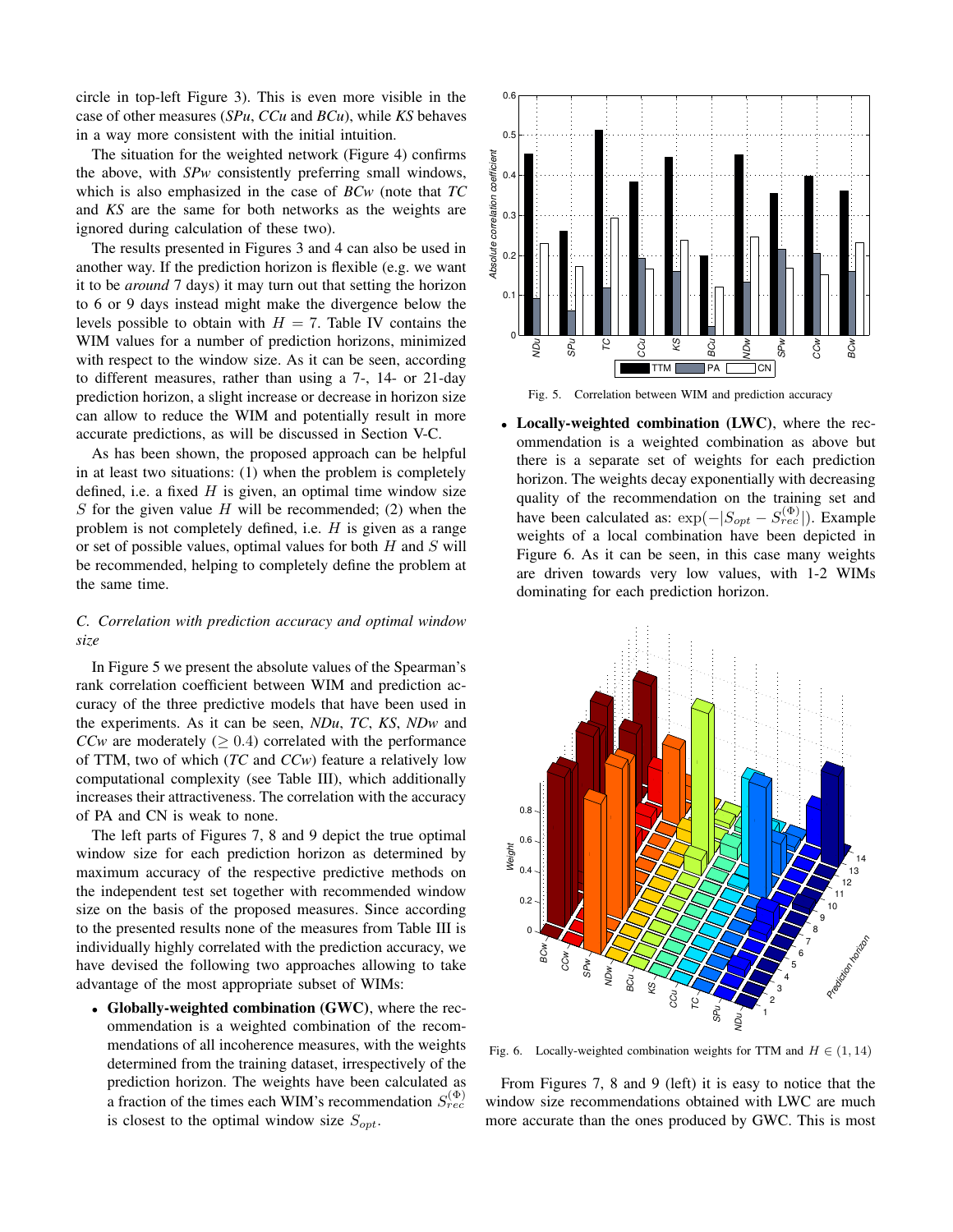

Fig. 3. JS-divergence (color-coded) v. window size [days] v. prediction horizon [days] for various unweighted network properties, averaged over all windows



Fig. 4. JS-divergence (color-coded) v. window size [days] v. prediction horizon [days] for various weighted network properties, averaged over all windows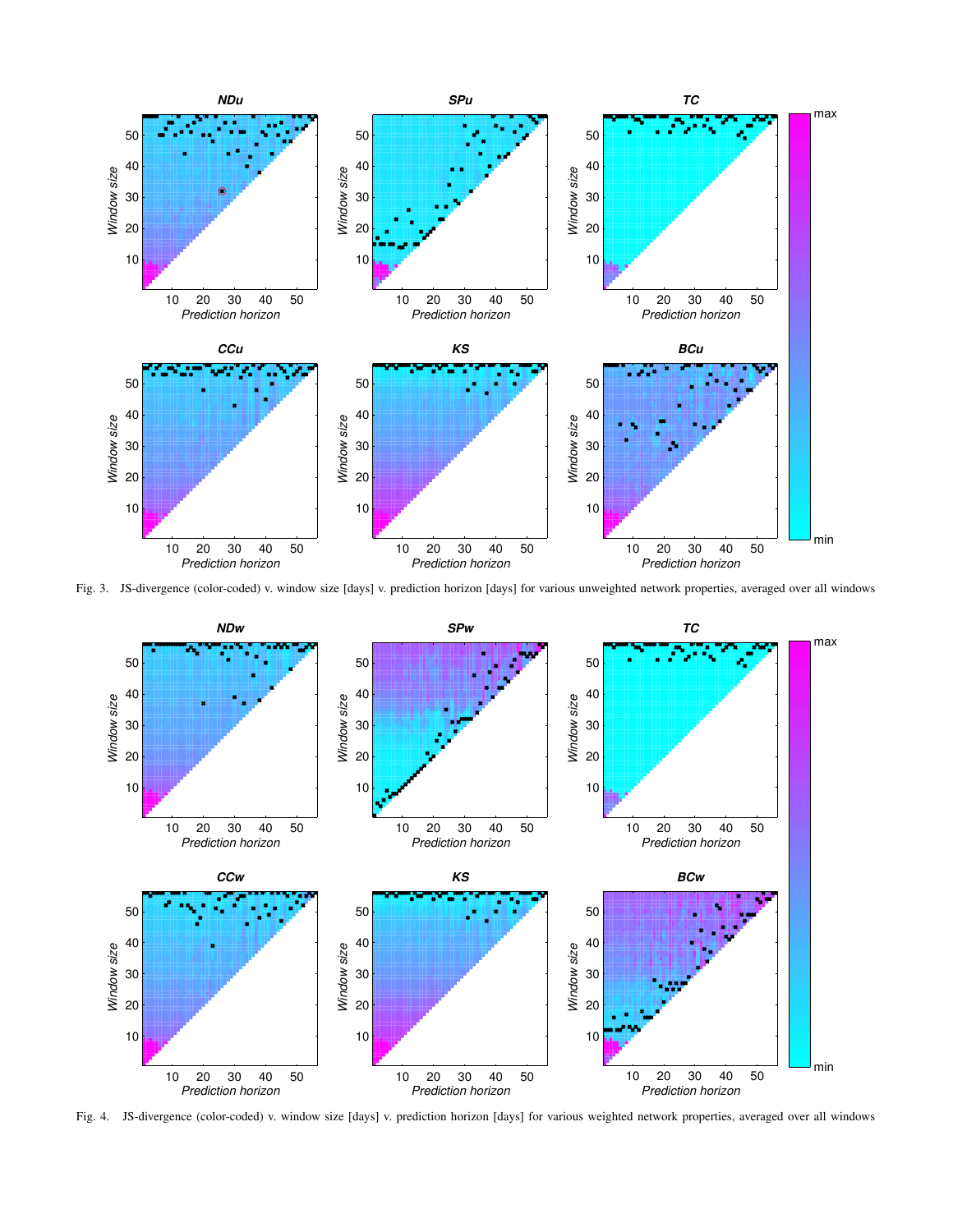TABLE IV OPTIMAL WINDOW SIZES FOR GIVEN PREDICTION HORIZONS +/- TOLERANCE

| id         |       | prediction horizon +/- tolerance |       |       |       |       |       |       |       |       |       |       |       |       |       |
|------------|-------|----------------------------------|-------|-------|-------|-------|-------|-------|-------|-------|-------|-------|-------|-------|-------|
|            | - 1   |                                  | $+1$  | -2    | - 1   | 14    | $+1$  | $+2$  | -5    | $-2$  | - 1   | 21    | +1    | $+2$  | $+3$  |
| <b>NDu</b> | .6708 | .6712                            | .6710 | .6707 | .6708 | .6705 | .6708 | .6711 | .6708 | .6724 | .6709 | .6722 | .6708 | .6700 | .6711 |
| SPu        | .1627 | .1630                            | .1618 | .1633 | .1515 | 1627  | .1653 | .1369 | .1496 | .1637 | 1528  | .1512 | .1307 | .1699 | .1649 |
| TC         | .4220 | .4270                            | .4240 | .4180 | .4210 | .4240 | .4180 | .4170 | .4210 | .4140 | .4210 | .4240 | .4150 | .4130 | .4270 |
| CCu        | .6002 | .6025                            | .6021 | .6028 | .6011 | .6019 | .5992 | .6021 | .6035 | .6031 | .5997 | .5997 | .6019 | .6011 | .6077 |
| ΚS         | .4264 | .4262                            | .4262 | .4262 | .4266 | .4262 | .4266 | .4260 | .4270 | .4279 | .4271 | .4270 | .4265 | .4258 | .4257 |
| <b>BCu</b> | .5899 | .5885                            | .5892 | .5886 | .5928 | .5898 | .5878 | .5898 | .5880 | .5897 | .5862 | .5895 | .5882 | .5892 | .5884 |
| <b>NDw</b> | .6131 | .6105                            | .6131 | .6134 | .6131 | .6131 | .6106 | .6131 | .6094 | .6119 | .6103 | 6097  | .6133 | .6106 | .6142 |
| <b>SPw</b> | .1990 | .2750                            | .2870 | .2870 | .2870 | .2870 | .2870 | .2870 | .2870 | .2870 | .3040 | .3110 | .2870 | .2870 | .4820 |
| CCw        | .5648 | .5598                            | .5658 | .5695 | .5666 | .5700 | .5655 | .5658 | .5621 | .5595 | .5665 | .5652 | .5745 | .5655 | .5621 |
| <b>BCw</b> | .3246 | .3256                            | .3247 | .3247 | .3245 | .3253 | .3250 | .3247 | .3222 | .3252 | .3226 | .3238 | .3286 | .3262 | .3250 |





Fig. 8. PA: optimal and WIM-recommended window sizes (left) and predictions (right)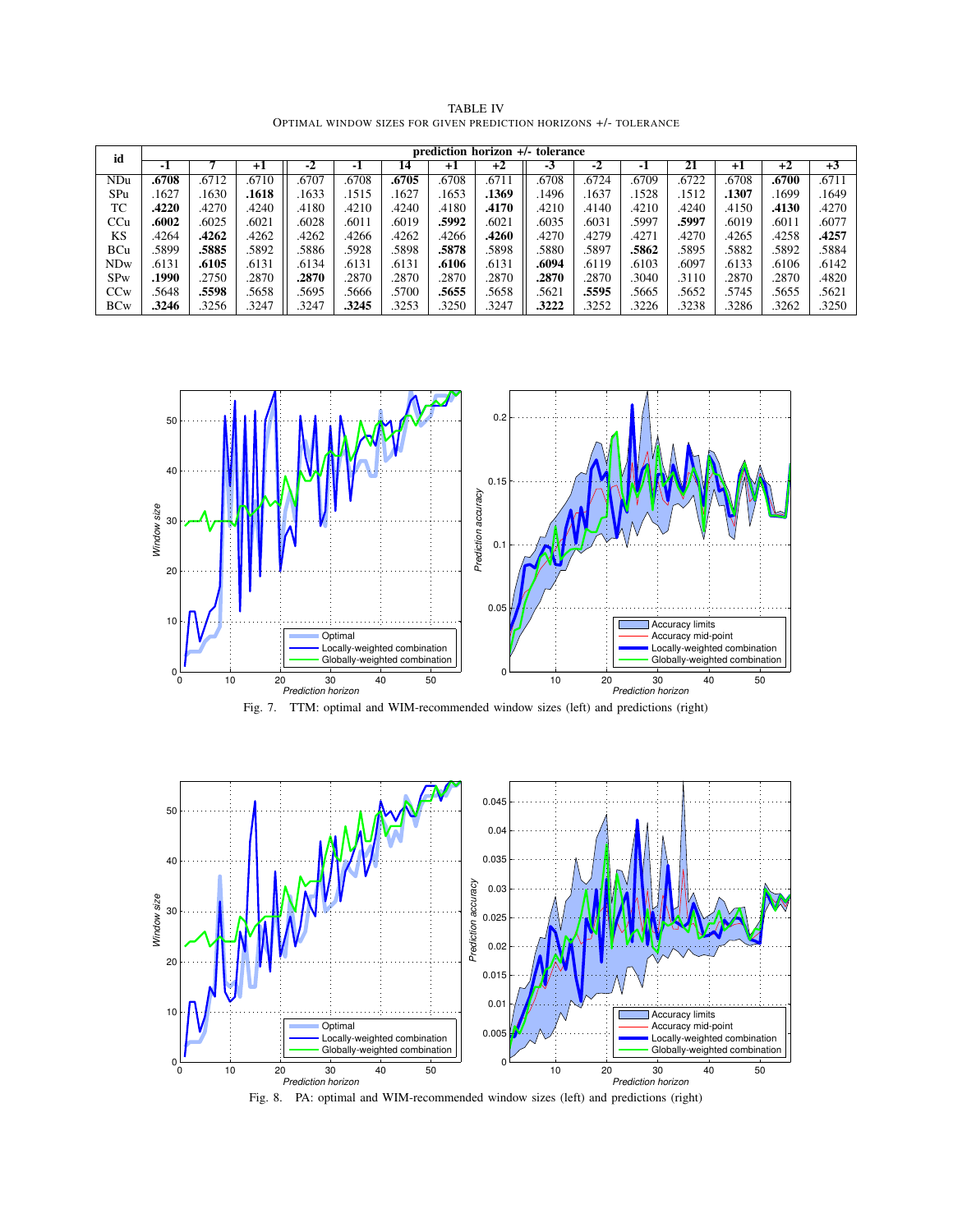

Fig. 9. CN: optimal and WIM-recommended window sizes (left) and predictions (right)

apparent in the case of the TTM predictor. As it can be seen, GWC tends to recommend windows which are bigger than optimal, especially for small horizons (between 1 and 10 days). This is a result of the averaging effect – the WIMs which are most suitable in this range of horizon sizes (i.e. *BCw* and *SPw* – see Figure 6) have relatively low global weights due to their underperformance for bigger values of H.

The effect of the recommendations on the prediction accuracy has been depicted in the right parts of Figures 7, 8 and 9, where the shaded area represents the boundaries of the accuracy obtained by taking best and worst predictions for each prediction horizon. In the case of TTM (Figure 7) LWC in general also outperforms GWC except for a small number of horizon sizes. The same trend can be observed in the case of PA and CN, where it is also visible that better recommendations correspond with better prediction accuracy. It is also worth noticing that in all the cases the prediction accuracy achieved due to using the recommended window size is not only considerably above the lower accuracy limit but is usually also above the average accuracy ('accuracy mid-point' – the center of the shaded region), often approaching the best achievable performance.

# VI. CONCLUSIONS AND FUTURE WORK

The presented study is the first step towards a systematic approach to the problem of meaningful, data-driven, window size selection for prediction of network evolution. The study showed that by minimizing the proposed Window Incoherence Measures, and hence effectively choosing window size in a way that the properties of a network within each window are as close as possible to the characteristics of the global network, the link prediction accuracy can be increased. This has been achieved irrespective of the actual predictive method used. The proposed approach can also be used for recommendation of the optimal size of the prediction horizon, if the actual predictive applications allows for such flexibility.

The encouraging results of this work have allowed us to identify many interesting and challenging open issues, which

will be the subject of our future research. We intend to further validate the proposed method on other, larger datasets, where alternative definitions and types of relation could be employed (e.g. relations based on the contents of communication using a text-mining approach). We also aim at extending this research by investigating additional Window Incoherence Measures, based on other properties of the networks, as well as by employing multi-objective optimization techniques, where a carefully chosen subset of the proposed measures would be optimized concurrently. As mentioned before, we are also going to explore the usability of variable–sized windows for better prediction accuracy, which to the best of our knowledge, will be a highly innovative approach to this problem.

#### ACKNOWLEDGMENTS

The research leading to these results has received funding from the European Union  $7<sup>th</sup>$  Framework Programme (FP7/2007-2013) under grant agreement no. 251617.

The research presented in this paper has been partially supported by the European Union within the European Regional Development Fund program no. POIG.01.03.01-00-008/08.

#### **REFERENCES**

- [1] R. Albert and A.-L. Barabasi. Statistical mechanics of complex networks. *Reviews of Modern Physics*, 74:47–97, 2002.
- [2] R. Albert, H. Jeong, and A. L. Barabási. The diameter of the world wide web. *Nature*, 401:130–131, 1999.
- [3] R. Albert, H. Jeong, and A.-L. Barabási. Error and attack tolerance of complex networks. *Nature*, 406(6794):378–382, 2000.
- [4] A. Barabási. Bursts: The Hidden Pattern Behind Everything We Do. Dutton, 2010.
- [5] A.-L. Barabasi. *Linked: How Everything Is Connected to Everything Else and What It Means*. Plume, reissue edition, April 2003.
- [6] A. Barrat, M. Barthelemy, and A. Vespignani. *Dynamical processes on complex networks*. Cambridge University Press, 2008.
- [7] V. Batagelj and A. Mrvar. A subquadratic triad census algorithm for large sparse networks with small maximum degree. *Social networks*, 23(3):237–243, 2001.
- [8] S. Boccaletti, V. Latora, Y. Moreno, M. Chavez, and D. Hwang. Complex networks: Structure and dynamics. *Physics Reports*, 424(4-5):175–308, February 2006.
- [9] B. Bollobas. *Random Graphs*. Academic, London, UK, 1985.